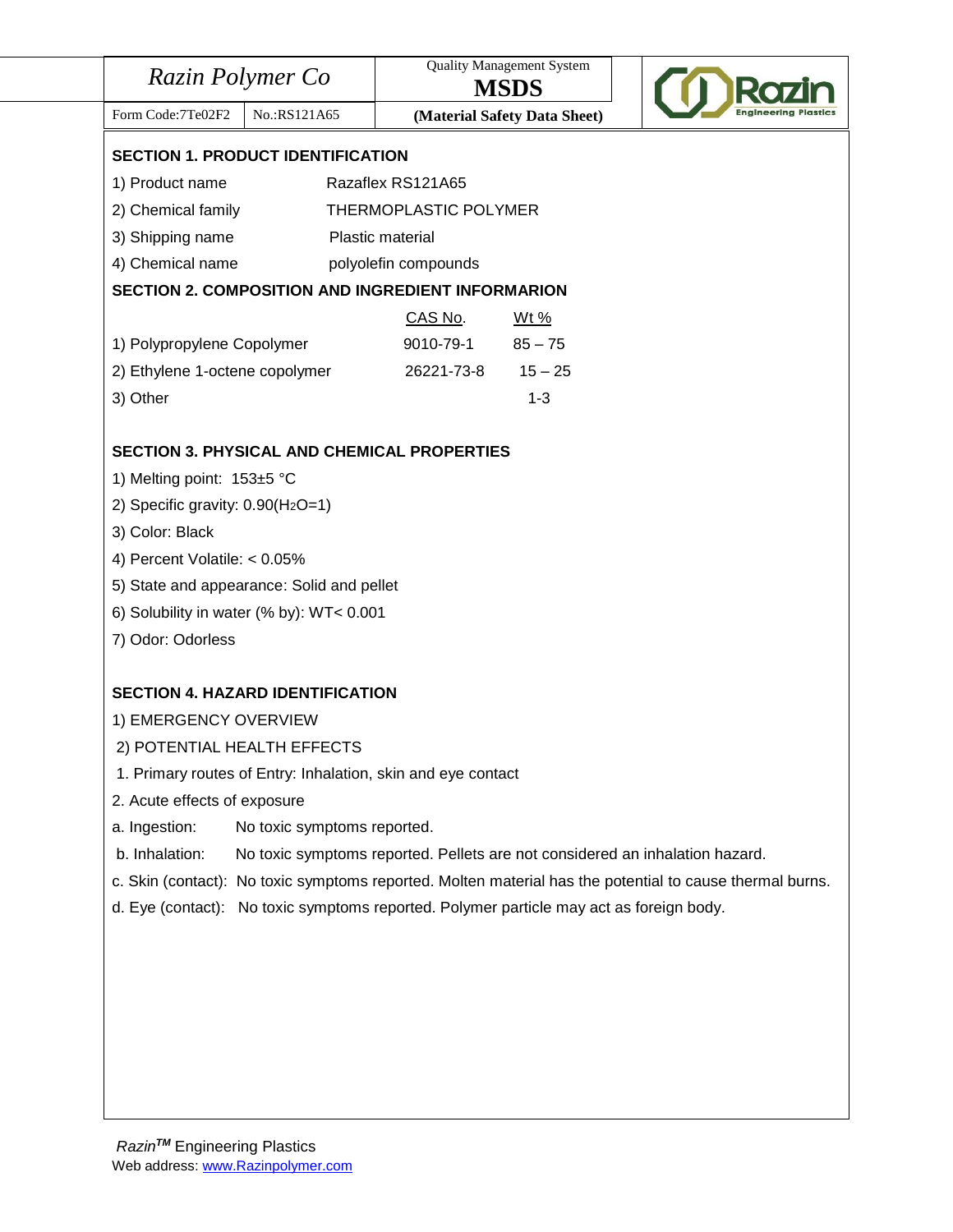| Razin Polymer Co |
|------------------|
|------------------|



# Form Code:7Te02F2 | No.:RS121A65 **(Material Safety Data Sheet)**

**SECTION 5. FIRST AID MEASURES**

1) Ingestion: If significant quantity has been swallowed, give glass of water and induce vomiting. Seek medical attention.

2) Inhalation: Remove to fresh air. Seek medical attention if symptoms persist.

3) Skin (contact): If molten polymer contacts skin. Cool rapidly with cold water. Seek medical attention.

4) Eye (contact): Flush with plenty of water. Seek medical attention if symptoms persist.

# **SECTION 6. FIRE FIGHTING MEASURES**

- 1) Flash point (method used): No data available
- 2) Flammable limits in air % by volume: No data available
- 3) Extinguishing media: Dry chemical, CO2, foam or water spray
- 4) Special fire-fighting procedures: Water and/ or dry chemical should not be used on Machinery. Self-

contained breathing apparatus and personal protective equipment may be needed for large fires.

5) Unusual fire and explosion hazards: None known

# **SECTION 7. ACCIDENTAL RELEASE MEASURES**

1) Land Spill: Pellets are slippery. Scoop up material and put into suitable container for disposal as a nonhazardous waste.

2) Water Spill: This material will sink and is non-hazardous in water.

3) Accidental or Unplanned Releases: Clean area with vacuum or put into suitable container for disposal as a nonhazardous waste.

# **SECTION 8. HANDLING AND STORAGE**

1) Handling: Wear long sleeves and gloves. Keep bags always closed and avoid pellets/bags from getting wet.

2) Storage: Keep bags in a well-ventilated place. Keep bags always closed and avoid pellets/bags from getting wet.

# **SECTION 9. EXPOSURE CONTROLS AND PERSONAL PROTECTION**

1) EXPOSURE CONTROLS

# 2) PERSONAL PROTECTION

a. Ventilation Local exhaust mechanical: Recommended when appropriate to control employee exposure may not be adequate as the sole means to control employee exposure.

- b. Respiratory protection: Approved respirators recommended when handling hot material.
- c. Protective gloves: Recommend during melt processing.
- d. Eye protection: Safety glasses recommended.